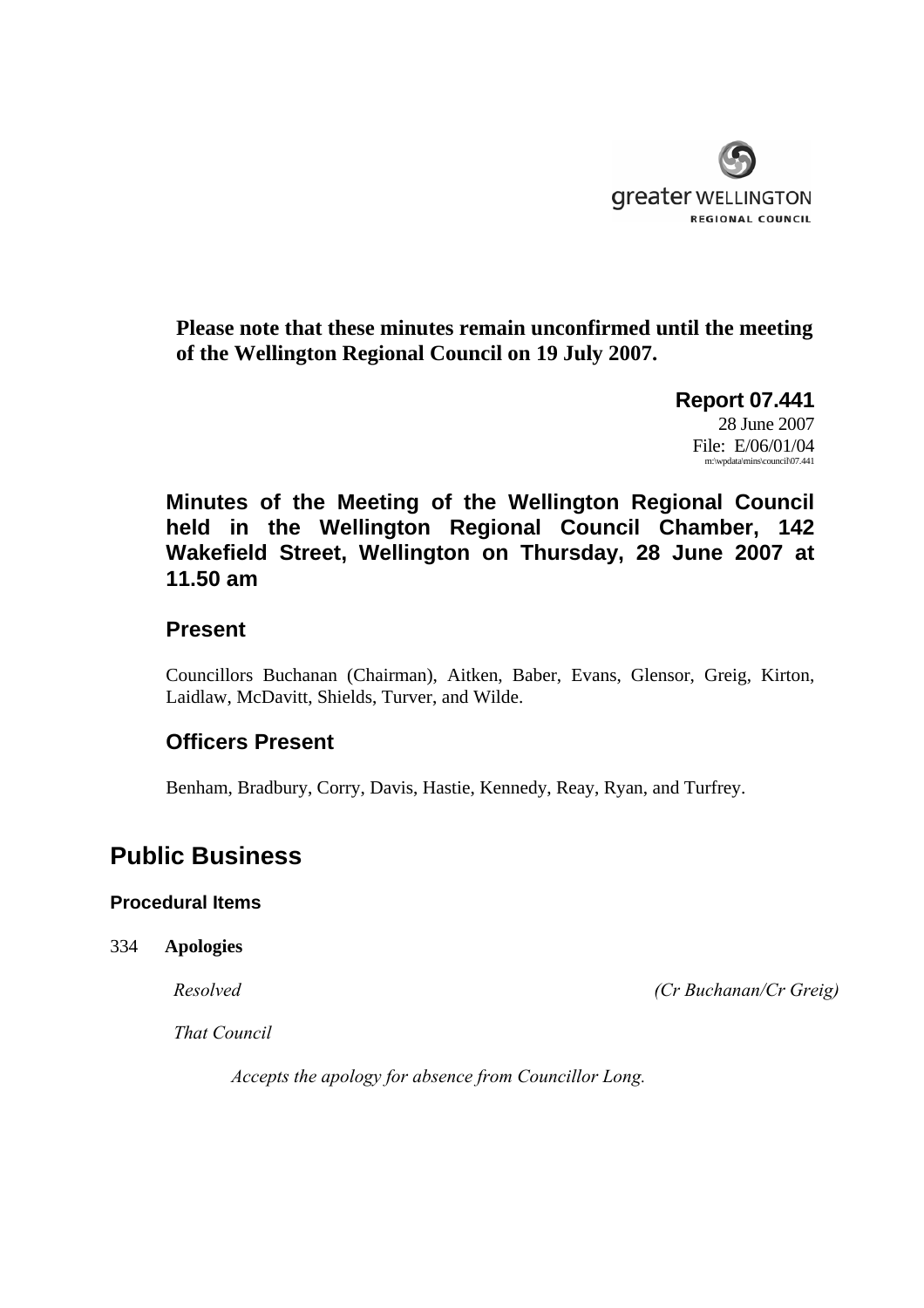# 335 **Confirmation of Minutes**

*Resolved (Cr Kirton/Cr Turver)* 

*That Council* 

- *(1) Confirms the minutes of the Policy, Finance and Strategy Committee meeting of 12 June 2007, Report 07.377.*
- *(2) Confirms the minutes of the Council meeting of 12 June 2007, Report 07.378.*

# 336 **Chairman's Report**

**Report 07.348** File: E/06/01/05

 *Resolved (Cr Buchanan/Cr McDavitt)*

 *That Council* 

- *1. Receives the report.*
- *2. Notes the content of the report.*

# **Matters for Decision**

# 337 **Wholesale water levy 2007/8 and end of year adjustment levy 2006/7**

**Report 07.315 File: B**/05/02/01

*Resolved (Cr Kirton/Cr Aitken)* 

*That Council:* 

- *(1) Approves:* 
	- *Pursuant to section 91 of the Wellington Regional Water Board Act 1972, the wholesale water contributions payable by constituent authorities for 2007/8 be as follows*

|                                | 2007/8 Levy<br>\$ (GST inclusive) |
|--------------------------------|-----------------------------------|
| <b>Hutt City Council</b>       | 6,523,199                         |
| Porirua City Council           | 2,943,289                         |
| <b>Upper Hutt City Council</b> | 2,417,702                         |
| <b>Wellington City Council</b> | 14,508,048                        |
| <b>Total</b>                   | 26,392,238                        |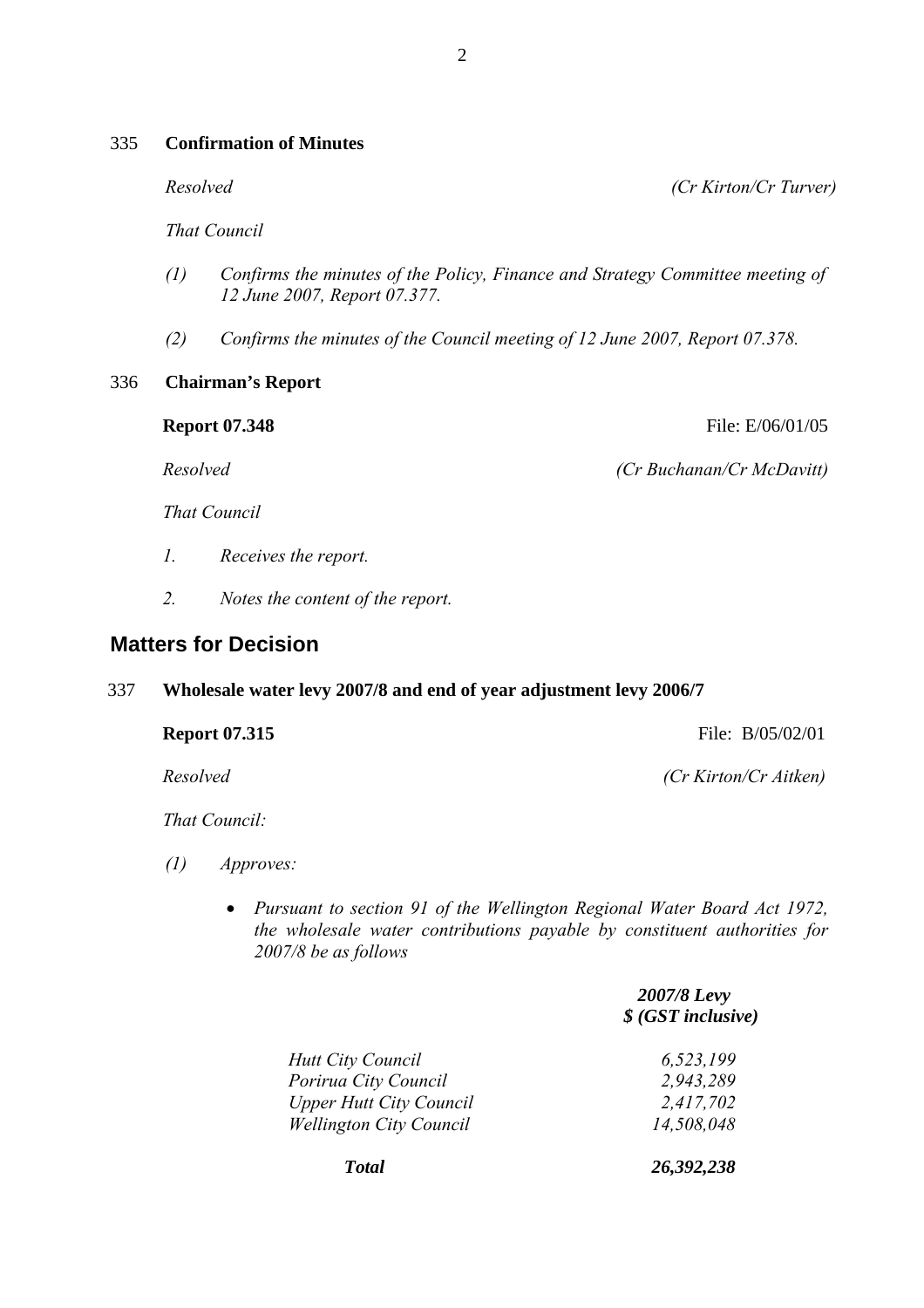• *The end of year adjustment levies for 2006/7 be as follows:* 

| 2006/7 Adjustments |
|--------------------|
| \$ (GST inclusive) |

| <b>Hutt City Council</b>       | $(59,988)$ Credit   |       |
|--------------------------------|---------------------|-------|
| Porirua City Council           | $(10,026)$ Credit   |       |
| Upper Hutt City Council        | $(120, 713)$ Credit |       |
| <b>Wellington City Council</b> | 190.727             | Debit |

- *Settlement takes place on 20 July 2007.*
- *(2) Approves the Council resolution being forwarded to each of the city councils under the Common Seal of the Wellington Regional Council.*

#### 338 **Adoption of the 2007/08 Annual Plan**

 *That Council* 

- *(1) Receives the report.*
- *(2) Notes its contents.*
- *(3) Approves the Greater Wellington Regional Council's 2007/08 Annual Plan.*
- *(4) Adopts the Greater Wellington Regional Council's final 2007/08 Annual Plan.*

# **Noted**

Officers were authorised to make any minor editorial changes necessary for the completion of the 2006-16 LTCCP documents.

## 339 **2007/2008 Wellington Regional Council Rates**

**Tabled** 

Amendment to page 6 of report 07.406.

*Resolved (Cr Buchanan/Cr Turver)*

*That a replacement page 6 of report 07.406 ― 2007/08 Wellington Regional Council Rates ― be tabled* 

*(1) Receives the amended page.* 

 *Resolved (Cr Buchanan/Cr Aitken)*

**Report 07.380 File: CFO/07/06/14** 

 *Resolved (Cr Baber/Cr Wilde)*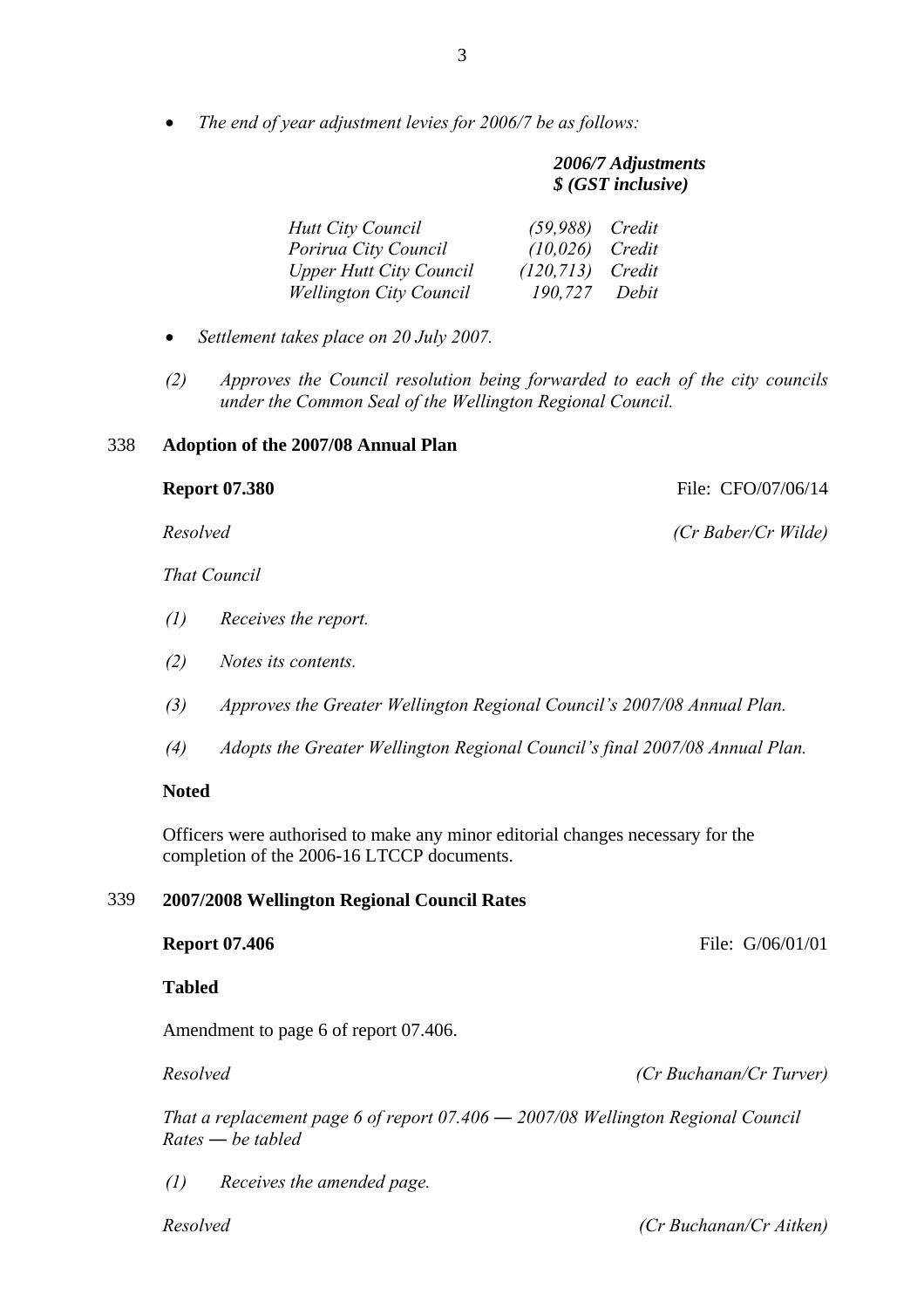- *(1) That the Wellington Regional Council sets, pursuant to the Local Government (Rating) Act 2002 and all other Acts and powers enabling on that behalf, the rates as set out in this report for the period commencing 1 July 2007 and concluding 30 June 2008. All dollar amounts are inclusive of Goods and Services Tax (GST).* 
	- *a) General Rate*

*A differential general rate set under section 13 of the Local Government (Rating) Act 2002 as an amount in the dollar of capital value on each rating unit as follows:* 

|                          | Rate<br>2007/08                        | Revenue sought<br>2007/08 |
|--------------------------|----------------------------------------|---------------------------|
|                          | cents per \$ of rateable capital value | \$                        |
| General rate             |                                        |                           |
| Wellington City          | 0.02918                                | 11,547,793                |
| Lower Hutt City          | 0.03911                                | 4,394,359                 |
| Upper Hutt City          | 0.03917                                | 1,577,278                 |
| Porirua City             | 0.03716                                | 1,892,011                 |
| Kapiti Coast District    | 0.03309                                | 2,565,733                 |
| Masterton District       | 0.03173                                | 1,248,470                 |
| Carterton District       | 0.02784                                | 484,103                   |
| South Wairarapa District | 0.02817                                | 816,112                   |
| Tararua District         | 0.03077                                | 2,794                     |
| Total general rate       |                                        | 24,528,653                |

*b) Targeted Rate: Economic Development Agency* 

*The following differential targeted rates are set under section 16(3)(a), and section 16(4)(b) of the Local Government (Rating) Act 2002 of a rate in the*  dollar of capital value or a fixed amount per rating unit on each rating unit *as follows:*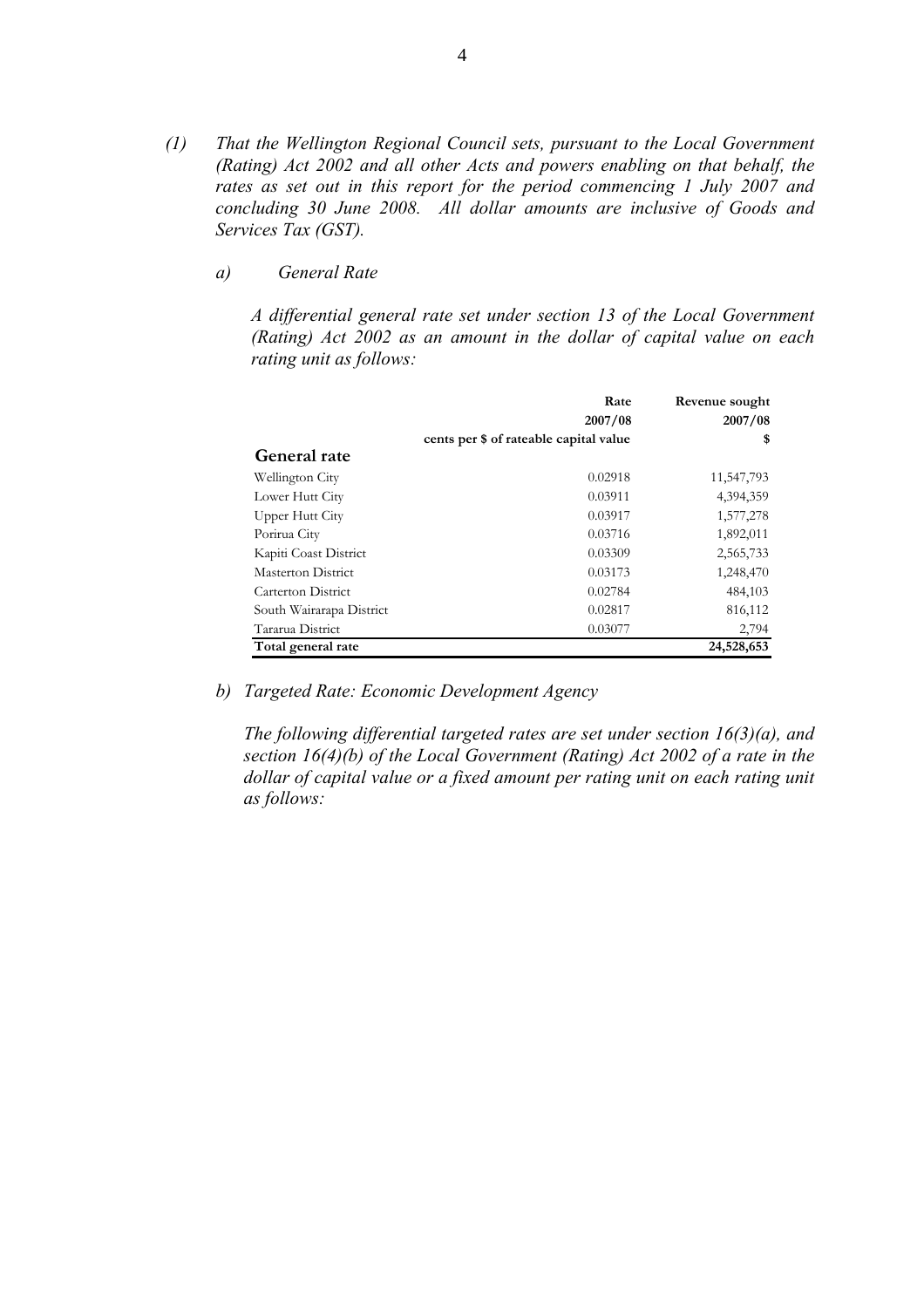|                                     | Rate<br>2007/08<br>cents per \$ of rateable capital value<br>or \$ per rating unit | Revenue sought<br>2007/08<br>\$ |
|-------------------------------------|------------------------------------------------------------------------------------|---------------------------------|
| Targeted rate: economic development |                                                                                    |                                 |
| <b>Wellington City</b>              |                                                                                    |                                 |
| Downtown city centre business       | 0.01185                                                                            | 756,924                         |
| Business                            | 0.01185                                                                            | 344,418                         |
| Residential - per rating unit       | \$14.06                                                                            | 910,505                         |
| Rural - per rating unit             | \$28.13                                                                            | 17,494                          |
| Lower Hutt City                     |                                                                                    |                                 |
| Business                            | 0.01755                                                                            | 387,825                         |
| Residential - per rating unit       | \$14.06                                                                            | 492,680                         |
| Rural - per rating unit             | \$28.13                                                                            | 13,359                          |
| <b>Upper Hutt City</b>              |                                                                                    |                                 |
| <b>Business</b>                     | 0.01782                                                                            | 114,165                         |
| Residential - per rating unit       | \$14.06                                                                            | 192,080                         |
| Rural - per rating unit             | \$28.13                                                                            | 27,928                          |
| Porirua City                        |                                                                                    |                                 |
| <b>Business</b>                     | 0.01677                                                                            | 118,015                         |
| Residential - per rating unit       | \$14.06                                                                            | 217,505                         |
| Rural - per rating unit             | \$28.13                                                                            | 16,031                          |
| Kapiti Coast District               |                                                                                    |                                 |
| <b>Business</b>                     | 0.01206                                                                            | 97,222                          |
| Residential - per rating unit       | \$14.06                                                                            | 282,150                         |
| Rural - per rating unit             | \$28.13                                                                            | 63,731                          |
| <b>Masterton District</b>           |                                                                                    |                                 |
| Business                            | 0.01435                                                                            | 39,468                          |
| Residential - per rating unit       | \$14.06                                                                            | 106,228                         |
| Rural - per rating unit             | \$28.13                                                                            | 102,769                         |
| <b>Carterton District</b>           |                                                                                    |                                 |
| Business                            | 0.00614                                                                            | 2,426                           |
| Residential - per rating unit       | \$14.06                                                                            | 28,420                          |
| Rural - per rating unit             | \$28.13                                                                            | 50,456                          |
| South Wairarapa District            |                                                                                    |                                 |
| Business                            | 0.00759                                                                            | 6,503                           |
| Residential - per rating unit       | \$14.06                                                                            | 38,039                          |
| Rural - per rating unit             | \$28.13                                                                            | 73,350                          |
| Tararua District - per rating unit  | \$28.13                                                                            | 309                             |
| Total economic development rate     |                                                                                    | 4,500,000                       |

# *c) Targeted Rate: Regional Transport*

*The following differential targeted rates are set under section 16(3)(b) and section 16(4)(b) of the Local Government (Rating) Act 2002 of a rate in the dollar of capital value on each rating unit as follows:*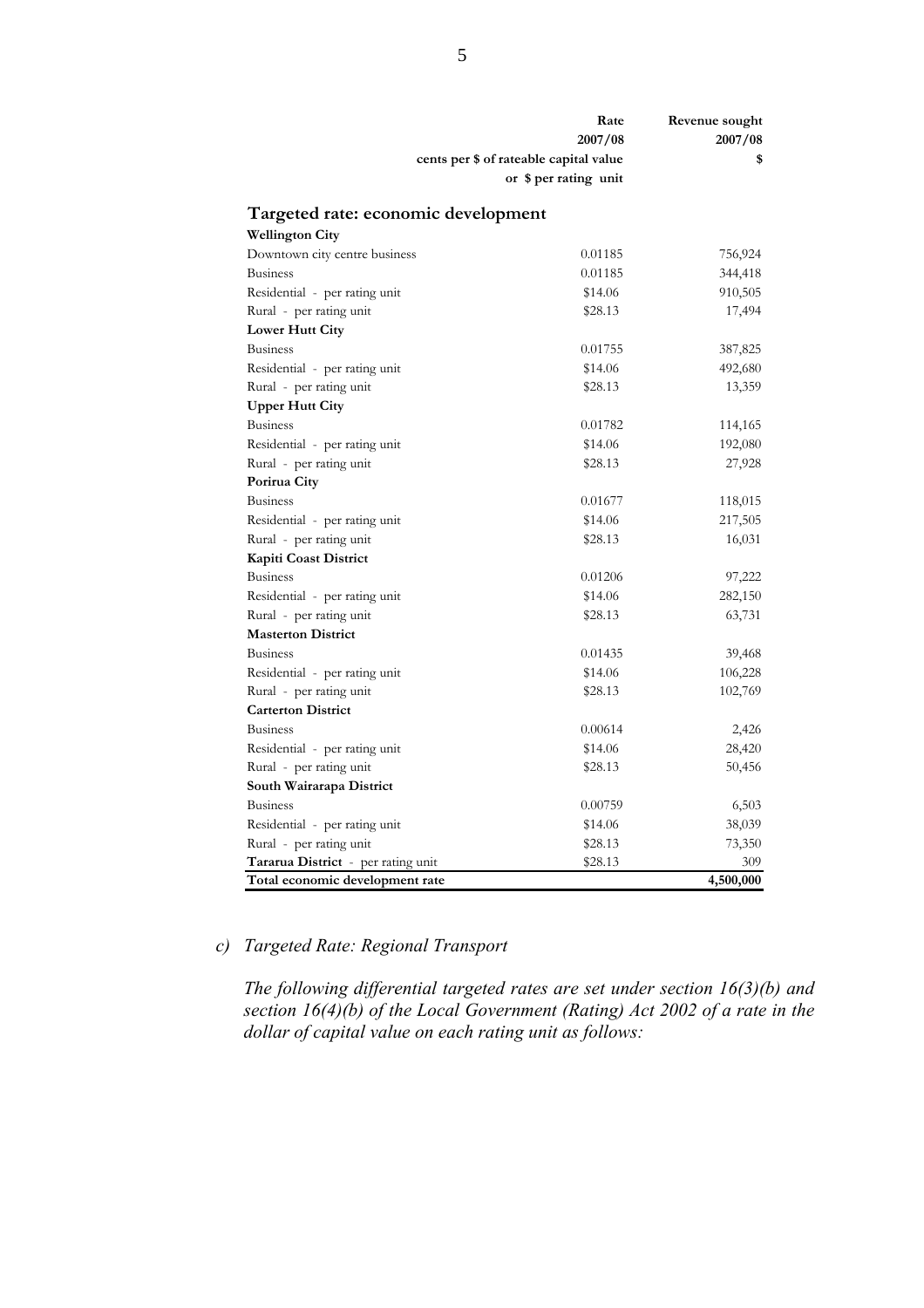|                                   | Rate                                   | Revenue sought |
|-----------------------------------|----------------------------------------|----------------|
|                                   | 2007/08                                | 2007/08        |
|                                   | cents per \$ of rateable capital value | \$             |
| Targeted rate: regional transport |                                        |                |
| <b>Wellington City</b>            |                                        |                |
| Downtown city centre business     | 0.23296                                | 14,883,474     |
| Urban                             | 0.03151                                | 10,329,452     |
| Rural                             | 0.00886                                | 35,319         |
| <b>Lower Hutt City</b>            |                                        |                |
| Urban                             | 0.06878                                | 7,603,150      |
| Rural                             | 0.01867                                | 33,898         |
| <b>Upper Hutt City</b>            |                                        |                |
| Urban                             | 0.06575                                | 2,397,106      |
| Rural                             | 0.01796                                | 70,538         |
| Porirua City                      |                                        |                |
| Urban                             | 0.07774                                | 3,650,995      |
| Rural                             | 0.02094                                | 82,575         |
| Kapiti Coast District             |                                        |                |
| Urban                             | 0.02428                                | 1,605,715      |
| Rural                             | 0.00726                                | 82,782         |
| <b>Masterton District</b>         |                                        |                |
| Urban                             | 0.00948                                | 160,983        |
| Rural                             | 0.00304                                | 68,008         |
| <b>Carterton District</b>         |                                        |                |
| Urban                             | 0.01404                                | 67,939         |
| Rural                             | 0.00406                                | 50,899         |
| South Wairarapa District          |                                        |                |
| Urban                             | 0.01704                                | 133,538        |
| Rural                             | 0.00471                                | 99,501         |
| Total regional transport rate     |                                        | 41,355,872     |

# *d) Targeted Rate: River Management*

*The following differential targeted rates are set under section 16(3)(b) and section 16(4)(b) of the Local Government (Rating) Act 2002 of a rate in the dollar of capital value or land value on each rating unit as follows:*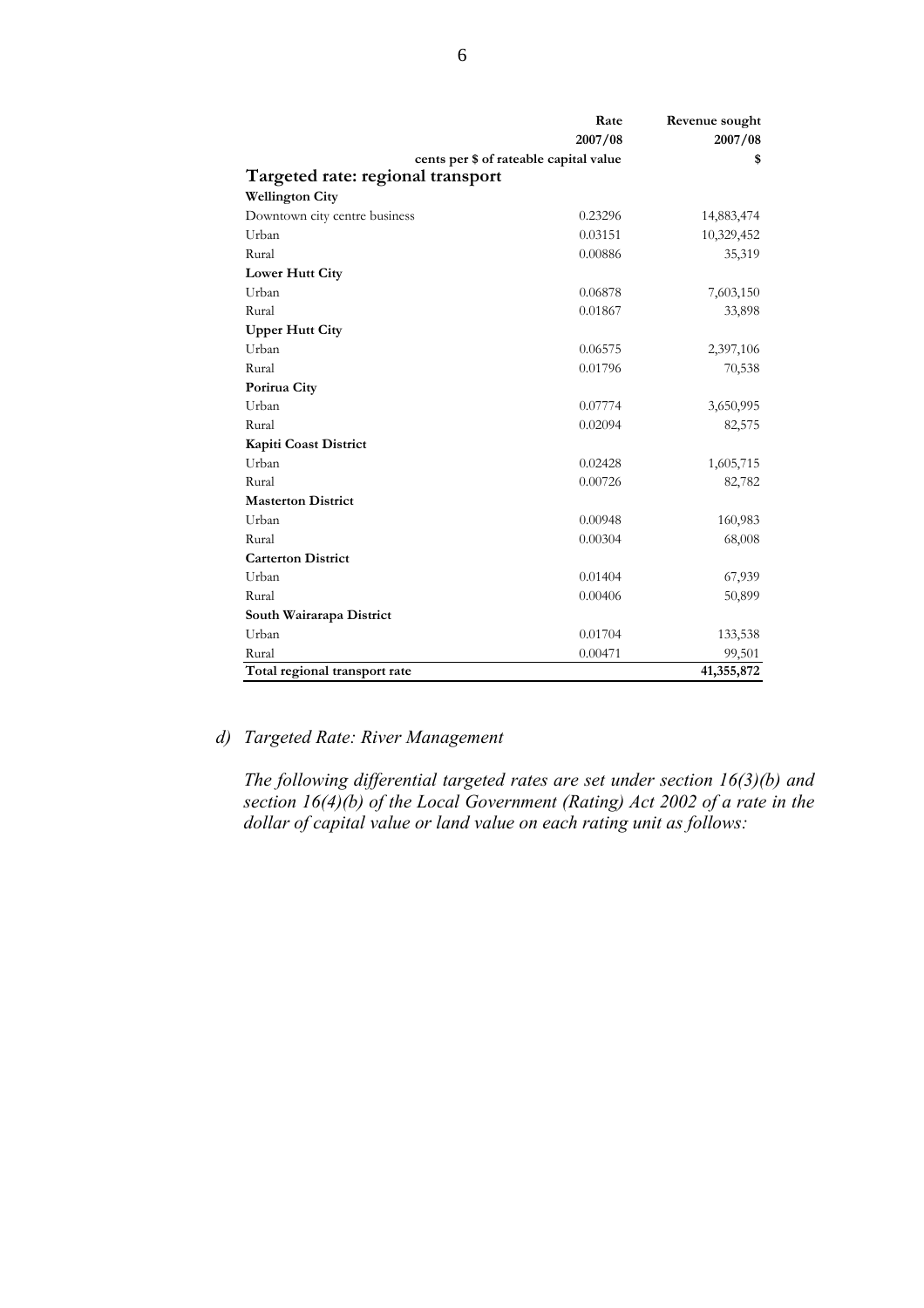|                                                       | Rate                                   | Revenue sought |
|-------------------------------------------------------|----------------------------------------|----------------|
|                                                       | 2007/08                                | 2007/08        |
|                                                       | cents per \$ of rateable capital value | \$             |
| Targeted rate: river management                       |                                        |                |
| Wellington City                                       | 0.00036                                | 142,409        |
| Lower Hutt City                                       | 0.01422                                | 1,598,224      |
| <b>Upper Hutt City</b>                                | 0.01356                                | 546,091        |
| Porirua City                                          | 0.00173                                | 88,128         |
| Kapiti Coast District                                 | 0.01812                                | 1,405,031      |
| Carterton District                                    | 0.00121                                | 21,093         |
| Total district-wide river management rate             |                                        | 3,800,976      |
| Greytown Ward                                         | 0.02451                                | 90,667         |
| Total river management rates based upon capital value |                                        | 3,891,643      |
|                                                       | Rate                                   | Revenue sought |
|                                                       | 2007/08                                | 2007/08        |
|                                                       | cents per \$ of rateable land value    | \$             |
| Greytown stopbank                                     | 0.01312                                | 19,682         |
| Donalds Creek stopbank                                | 0.04770                                | 30,653         |
| Total river management rates based upon land value    |                                        | 50,335         |
| Total river management rates                          |                                        | 3,941,978      |

# *e) Targeted Rate: Bovine Tb*

*The following differential targeted rates are set under section 16(3)(b) and section 16(4)(b) of the Local Government (Rating) Act 2002 of a rate in the dollar per hectare on each rating unit 10 hectares or greater within defined operational areas as follows:* 

|                                               | Rate           | Revenue sought |
|-----------------------------------------------|----------------|----------------|
|                                               | 2007/08        | 2007/08        |
|                                               | \$ per hectare | S.             |
| Targeted rate: bovine Tb                      |                |                |
| Land area $>$ 10ha & defined operational area | 0.33750        | 160,429        |
| Total bovine Tb rate                          |                | 160,429        |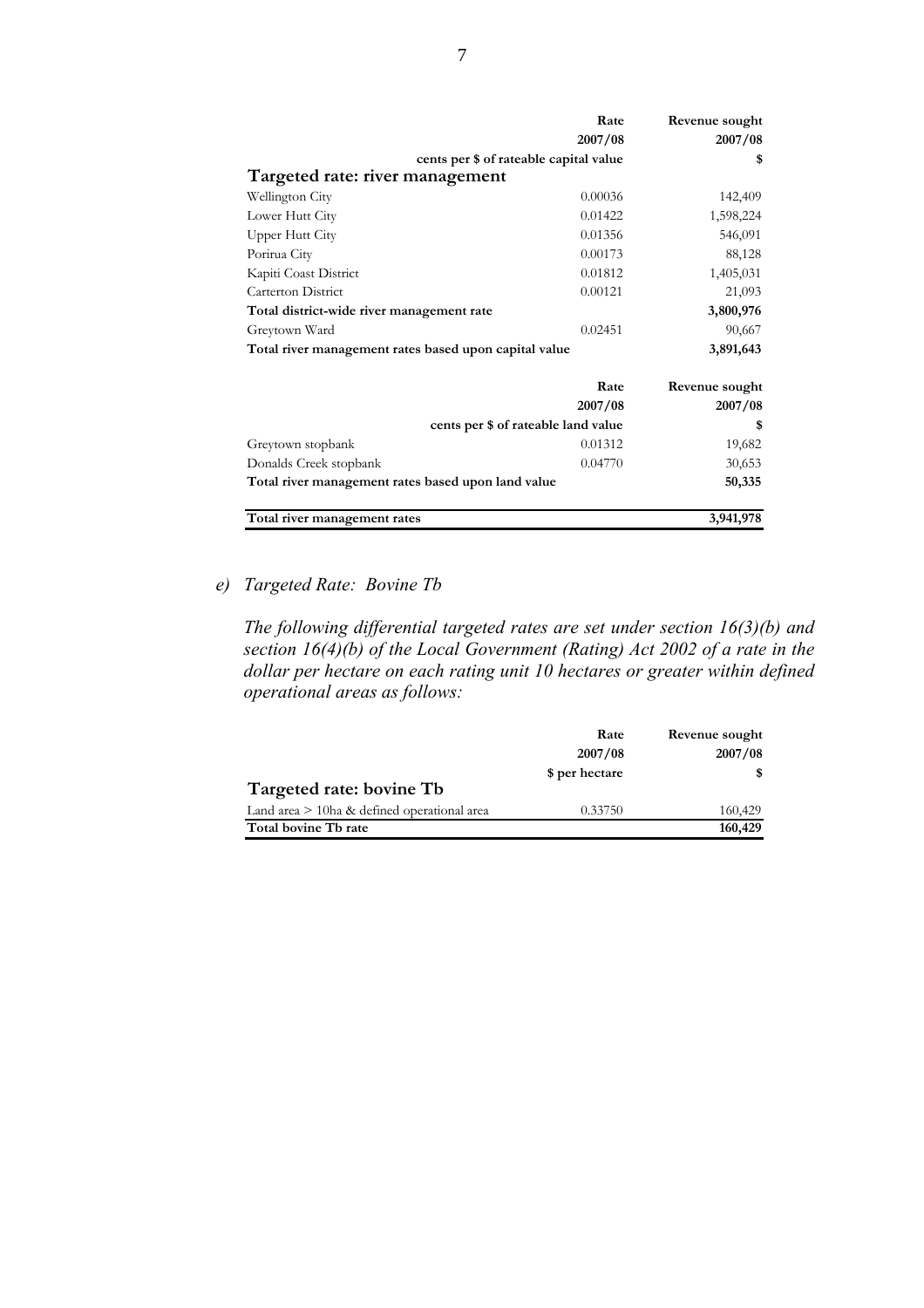# *f) Targeted Rate: Stadium Purposes*

*The following differential targeted rates are set under section 16(3)(b) and section 16(4)(b) of the Local Government (Rating) Act 2002 of a rate in the dollar of capital value on each rating unit as follows:* 

|                                 | Rate                                   | Revenue sought |
|---------------------------------|----------------------------------------|----------------|
|                                 | 2007/08                                | 2007/08        |
|                                 | cents per \$ of rateable capital value | \$             |
| Targeted rate: stadium purposes |                                        |                |
| <b>Wellington City</b>          |                                        |                |
| <b>Business</b>                 | 0.00665                                | 618,609        |
| Residential                     | 0.00389                                | 1,160,757      |
| Rural                           | 0.00219                                | 8,730          |
| <b>Lower Hutt City</b>          |                                        |                |
| <b>Business</b>                 | 0.00693                                | 153,222        |
| Residential                     | 0.00483                                | 427,457        |
| Rural                           | 0.00381                                | 6,924          |
| <b>Upper Hutt City</b>          |                                        |                |
| <b>Business</b>                 | 0.00363                                | 23,781         |
| Residential                     | 0.00428                                | 128,538        |
| Rural                           | 0.00153                                | 6,021          |
| Porirua City                    |                                        |                |
| <b>Business</b>                 | 0.00530                                | 37,327         |
| Residential                     | 0.00437                                | 174,595        |
| Rural                           | 0.00107                                | 4,214          |
| <b>Kapiti Coast District</b>    |                                        |                |
| Urban                           | 0.00201                                | 132,753        |
| Rural                           | 0.00113                                | 12,944         |
| <b>Masterton District</b>       |                                        |                |
| Urban                           | 0.00260                                | 44,251         |
| Rural                           | 0.00071                                | 15,954         |
| <b>Carterton District</b>       |                                        |                |
| Urban                           | 0.00243                                | 11,740         |
| Rural                           | 0.00074                                | 9,332          |
| South Wairarapa District        |                                        |                |
| Urban                           | 0.00276                                | 21,674         |
| Rural                           | 0.00054                                | 11,439         |
| Total stadium purposes rate     |                                        | 3,010,262      |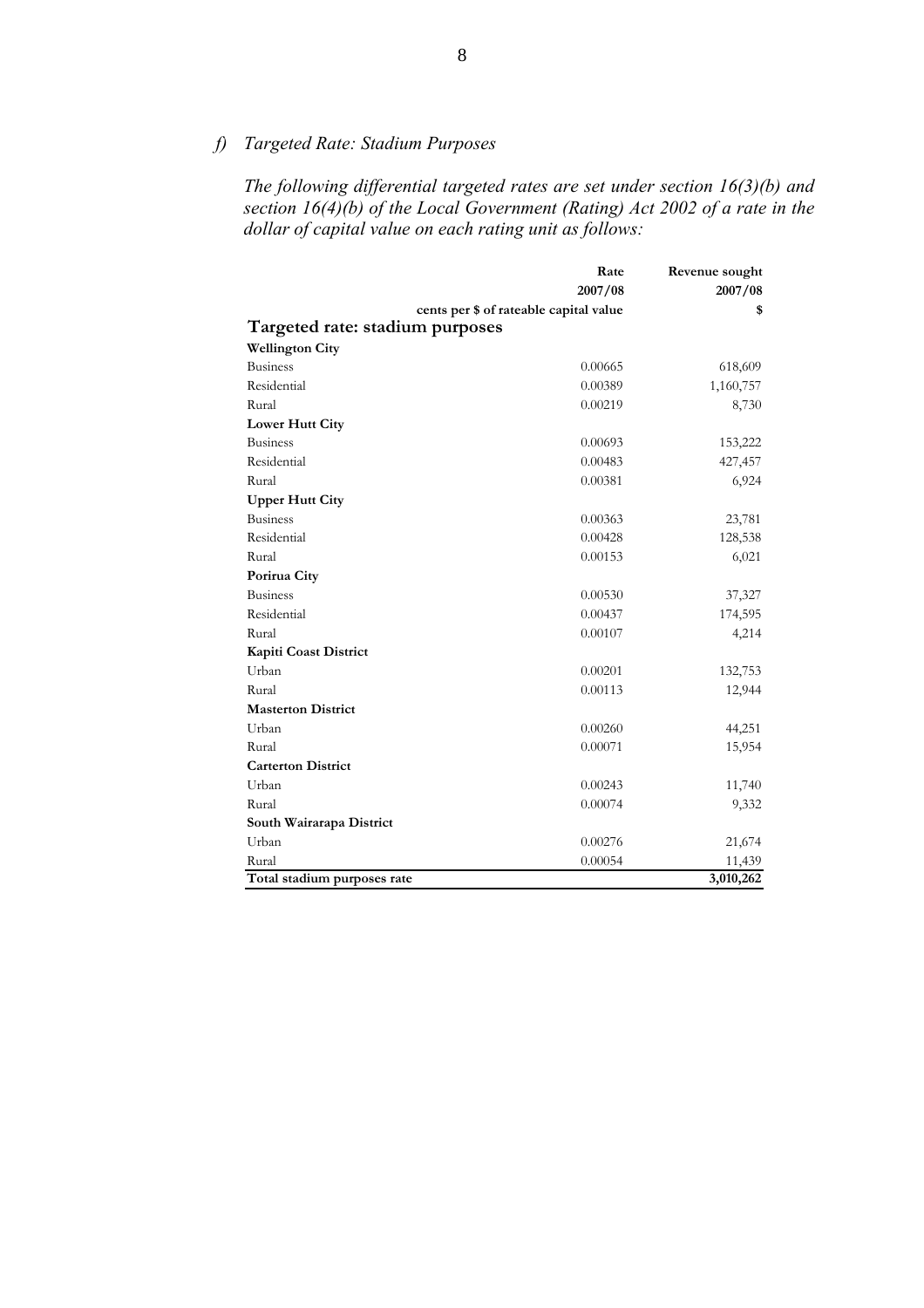*g) Targeted Rate: River Management Schemes (1)* 

*The following targeted rates under sections 16(3)(b), 16(4)(b) and 146 of the Local Government (Rating) Act 2002 of a dollar amount per hectare on each rating unit in the classified scheme area as follows:* 

|                                         |                           | Rate           | Revenue sought  |
|-----------------------------------------|---------------------------|----------------|-----------------|
|                                         |                           | 2007/08        | 2007/08         |
|                                         |                           | \$ per hectare | \$              |
| Targeted rate: river management schemes |                           |                |                 |
| Waingawa                                | A                         | 131.87620      | 4,401           |
|                                         | $\, {\bf B}$              | 85.71960       | 10,954          |
|                                         | $\mathcal{C}$             | 65.93810       | 7,946           |
|                                         | D                         | 59.34430       | 119             |
|                                         | Ε                         | 52.75050       | 8,808           |
|                                         | $\boldsymbol{\mathrm{F}}$ | 46.15670       | 1,240           |
|                                         | G                         | 19.78140       | 926             |
|                                         | $\boldsymbol{\mathrm{H}}$ | 13.18760       | 2,094           |
|                                         |                           |                | 36,488          |
|                                         |                           |                |                 |
| Lower Wairarapa                         | А                         | 106.95980      | 213,026         |
| Valley                                  | B                         | 59.89750       | 115,820         |
|                                         | $\mathsf{C}$              | 21.39200       | 64,884          |
|                                         | D                         | 17.11360       | 113,398         |
|                                         | Ε                         | 12.83520       | 76,503          |
|                                         | $\boldsymbol{\mathrm{F}}$ | 4.27840        | 80,521          |
|                                         | U <sub>1</sub>            | 0.42780        | 6               |
|                                         |                           |                | 664,158         |
| Upper Ruamahanga                        | A                         | 125.54450      | 11,544          |
|                                         | B                         | 104.62040      | 692             |
|                                         | $\mathsf C$               | 83.69640       | 10,402          |
|                                         | D                         | 62.77230       | 1,106           |
|                                         | Ε                         | 41.84820       | 12,461          |
|                                         | F                         | 20.92410       | 836             |
|                                         | S                         | 1,178.87340    |                 |
|                                         |                           |                | 1,768<br>38,809 |
|                                         |                           |                |                 |
| Middle Ruamahanga                       | А                         | 107.93610      | 4,826           |
|                                         | B                         | 89.94680       | 4,920           |
|                                         | $\mathsf C$               | 71.95740       | 368             |
|                                         | D                         | 53.96810       | 6,603           |
|                                         | Е                         | 35.97870       | 1,695           |
|                                         | F                         | 17.98940       | 5,319           |
|                                         | S                         | 1,088.51550    | 1,850           |
|                                         |                           |                | 25,581          |
|                                         |                           |                |                 |
| Lower Ruamahanga                        | А                         | 53.36710       | 6,824           |
|                                         | $\, {\bf B}$              | 45.74320       | 2,502           |
|                                         | $\mathcal{C}$             | 38.11930       | 8,338           |
|                                         | D                         | 30.49550       | 10,103          |
|                                         | Е                         | 22.87160       | 7,515           |
|                                         | $\boldsymbol{\mathrm{F}}$ | 15.24770       | 18,719          |
|                                         | SA                        | 1,338.16340    | 3,345           |
|                                         | SВ                        | 669.08180      | 1,071           |
|                                         |                           |                | 58,417          |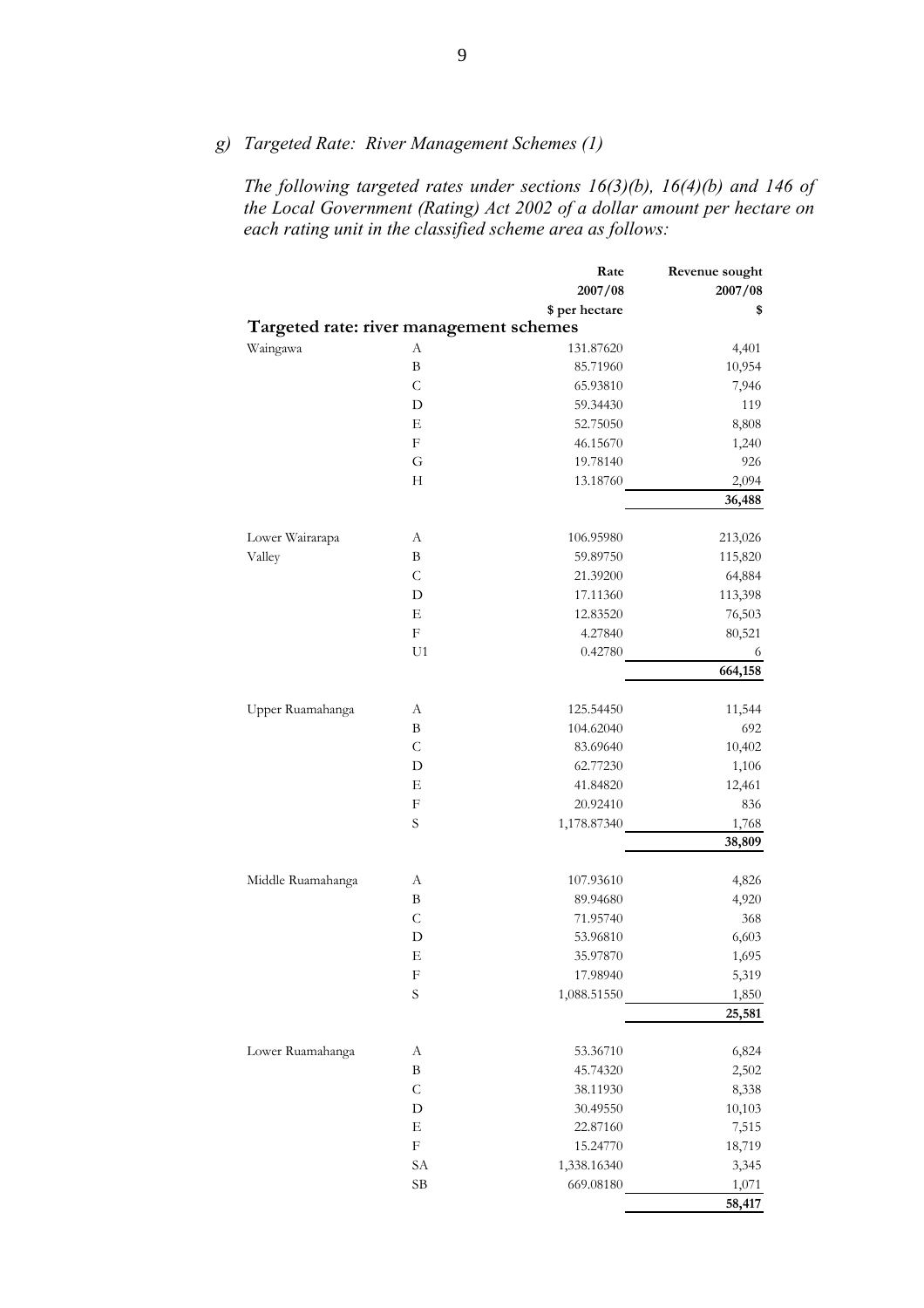|                                     |                | Rate<br>2007/08                                 | Revenue sought<br>2007/08 |
|-------------------------------------|----------------|-------------------------------------------------|---------------------------|
|                                     |                | \$ per hectare                                  | \$                        |
|                                     |                | Targeted rate: river management schemes (Con't) |                           |
| Waiohine - rural                    | А              | 46.58250                                        | 5,219                     |
|                                     | B              | 38.81880                                        | 14,732                    |
|                                     | $\mathcal{C}$  | 31.05500                                        | 39,627                    |
|                                     | D              | 23.29130                                        | 8,453                     |
|                                     | Е              | 15.52750                                        | 12,621                    |
|                                     | S              | 776.37580                                       | 10,015                    |
|                                     |                |                                                 | 90,667                    |
|                                     | А              | 33.76650                                        | 725                       |
| Mangatarere                         | B              | 32.29840                                        |                           |
|                                     | $\mathsf{C}$   |                                                 | 6,770                     |
|                                     |                | 27.36970                                        | 430                       |
|                                     | D              | 24.22380                                        | 1,740                     |
|                                     | G              | 0.10490                                         | 39<br>9,704               |
|                                     |                |                                                 |                           |
| Upper Mangatarere                   | А              | 9.55960                                         | 665                       |
|                                     | B              | 7.17800                                         | 125                       |
|                                     | $\mathsf{C}$   | 4.79530                                         | 229                       |
|                                     |                |                                                 | 1,019                     |
| Waipoua                             | А              | 100.91900                                       | 8,873                     |
|                                     | B              | 80.73520                                        | 24,081                    |
|                                     | $\mathsf{C}$   | 60.55140                                        | 1,348                     |
|                                     | D              |                                                 |                           |
|                                     | SA             | 40.36760                                        | 11,857<br>341             |
|                                     | SC             | 3,411.06280<br>2,038.56420                      |                           |
|                                     |                |                                                 | 204<br>46,704             |
|                                     |                |                                                 |                           |
| Kopuaranga                          | A2             | 43.25470                                        | 1,139                     |
|                                     | A <sub>3</sub> | 38.92920                                        | 2,684                     |
|                                     | A4             | 21.62730                                        | 244                       |
|                                     | A <sub>5</sub> | 15.13910                                        | 874                       |
|                                     | A6             | 8.65090                                         | $702\,$                   |
|                                     | B <sub>2</sub> | 8.65090                                         | 530                       |
|                                     | B <sub>3</sub> | 7.78580                                         | 573                       |
|                                     | B <sub>4</sub> | 4.32550                                         | 40                        |
|                                     | B <sub>5</sub> | 3.02780                                         | 94                        |
|                                     | B <sub>6</sub> | 1.73020                                         | 208                       |
|                                     | SA             | 112.50000                                       | 563                       |
|                                     | SB             | 56.25000                                        | 619                       |
|                                     |                |                                                 | 8,270                     |
|                                     |                |                                                 |                           |
| Lower Taueru                        | А              | 2.92680                                         | 1,189                     |
|                                     | B              | 0.58540                                         | 164                       |
|                                     | $\mathsf{C}$   | 0.29270                                         | 55                        |
|                                     | S              | 146.33780                                       | $178\,$                   |
|                                     |                |                                                 | 1,586                     |
| Lower Whangaehu                     | А              | 65.88610                                        | 2,231                     |
|                                     | B              | 52.70880                                        | 3,406                     |
|                                     | $\mathsf{C}$   | 39.53160                                        | 2,123                     |
|                                     | D              | 26.35450                                        | 1,930                     |
|                                     |                |                                                 |                           |
|                                     | $\mathbf E$    | 13.17720                                        | 2,302                     |
|                                     | $\mathbf S$    | 329.43050                                       | 440<br>12,432             |
|                                     |                |                                                 |                           |
| Total river management scheme rates |                |                                                 | 993,835                   |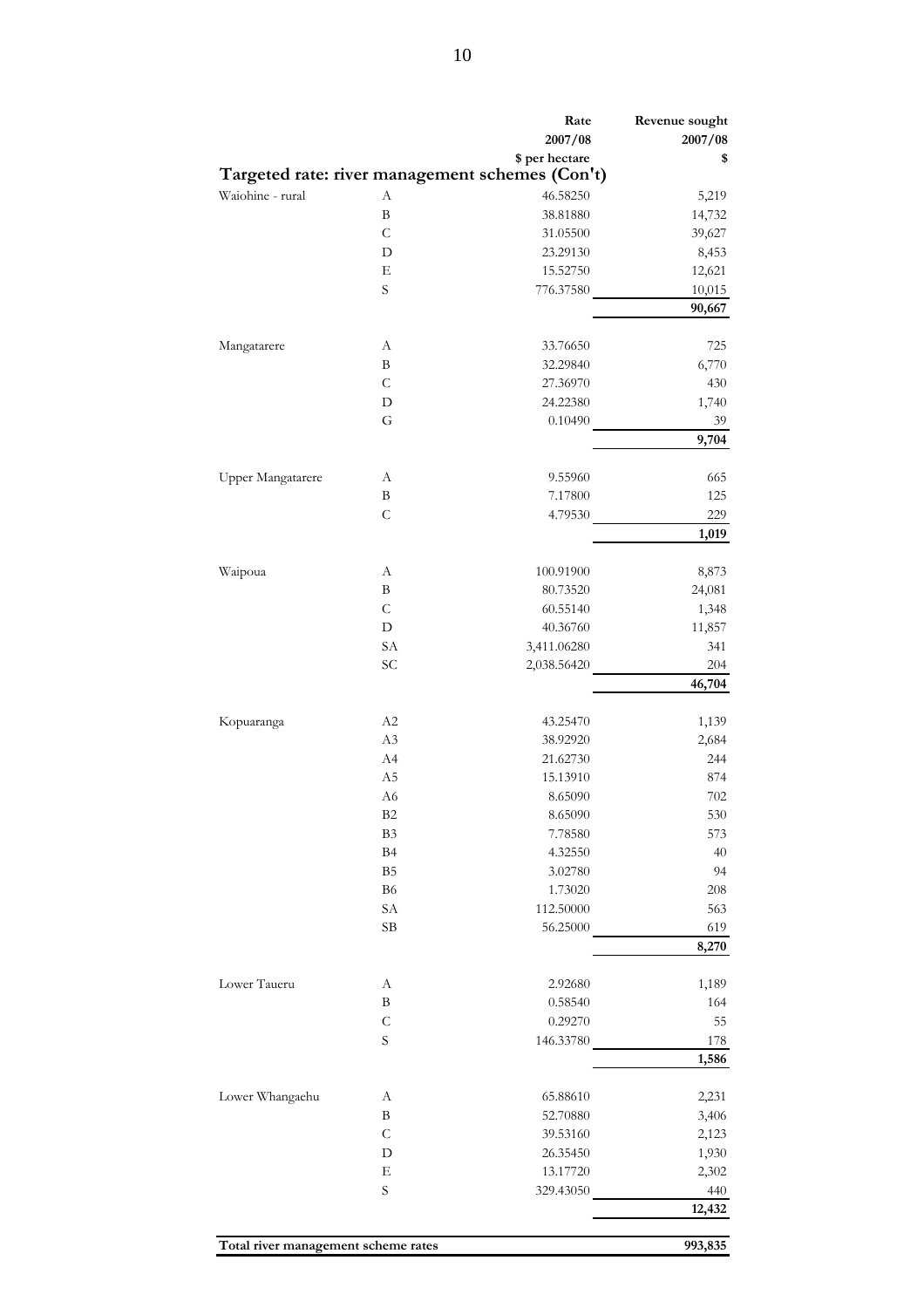*h) Targeted Rate: Catchment Schemes (1)* 

*The following targeted rates under sections 16(3)(b), 16(4)(b) and 146 of the Local Government (Rating) Act 2002 of a dollar amount per hectare on each rating unit in the classified scheme area as follows:* 

|                                       |                                      | Rate           | Revenue sought |
|---------------------------------------|--------------------------------------|----------------|----------------|
|                                       |                                      | 2007/08        | 2007/08        |
|                                       |                                      | \$ per hectare | \$             |
|                                       | Targeted rate: catchment schemes (1) |                |                |
| Whareama                              | А                                    | 4.32070        | 2,809          |
|                                       | B                                    | 1.66180        | 1,204          |
|                                       | $\overline{C}$                       | 0.29080        | 12,726         |
|                                       | D                                    | 0.24930        | 5              |
|                                       | Е                                    | 0.20770        | $\overline{4}$ |
|                                       | $\mathbf F$                          | 0.16620        | 465            |
|                                       |                                      |                | 17,213         |
| Homewood                              | А                                    | 1.39470        | 3,297          |
|                                       | B                                    | 1.32830        | 591            |
|                                       | $\mathsf{C}$                         | 1.16230        | 3,879          |
|                                       | D                                    | 0.16600        | $288\,$        |
|                                       |                                      |                | 8,055          |
| Maungaraki                            | А                                    | 1.71270        | 4,838          |
|                                       | B                                    | 0.85630        | 2,135          |
|                                       | $\mathcal{C}$                        | 0.47960        | 297            |
|                                       |                                      |                | 7,270          |
| Upper Kaiwhata                        | А                                    | 9.86380        | 413            |
|                                       | B                                    | 4.31540        | 339            |
|                                       | C                                    | 0.61650        | 564            |
|                                       | D                                    | 0.36990        | 658            |
|                                       | Е                                    | 0.24660        | 462            |
|                                       | F                                    | 0.12330        | 55             |
|                                       |                                      |                | 2,491          |
| Lower Kaiwhata                        | А                                    | 16.45520       | 1,082          |
|                                       | B                                    | 7.19910        | 334            |
|                                       | $\mathsf{C}$                         | 1.02840        | 1,175          |
|                                       | D                                    | 0.61710        | 1,622          |
|                                       | Е                                    | 0.41140        | 14             |
|                                       | $\rm F$                              | 0.20570        | 57             |
|                                       |                                      |                | 4,284          |
| Catchment management scheme (1) rates |                                      |                | 39,313         |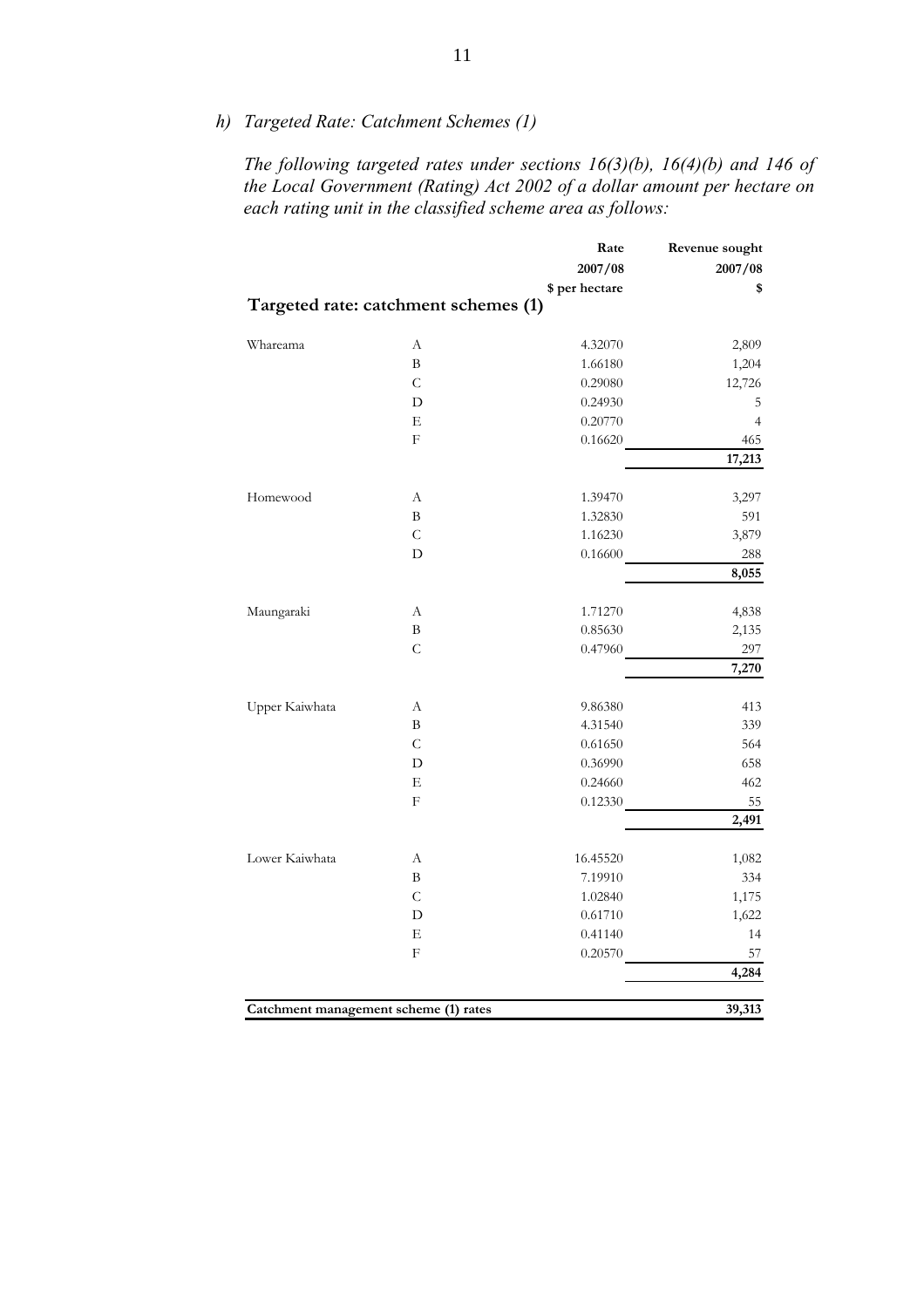*i) Targeted Rate: Catchment Schemes (2)* 

*The following targeted rates under sections 16(3)(b) and 16(4)(b) of the Local Government (Rating) Act 2002 of a rate in the dollar of land value on each rating unit in the classified scheme area as follows:* 

|                                       |                                                                             | Rate    | Revenue sought |
|---------------------------------------|-----------------------------------------------------------------------------|---------|----------------|
|                                       |                                                                             | 2007/08 | 2007/08        |
|                                       | cents per \$ of rateable land value<br>Targeted rate: catchment schemes (2) |         | \$             |
|                                       |                                                                             |         |                |
| Awhea-Opouawe                         | Land value                                                                  | 0.01373 | 9,461          |
| Mataikona-Whakataki                   | Land value with                                                             | 0.00360 | 2,762          |
| Catchment management scheme (2) rates |                                                                             |         | 12,223         |

# *j) Targeted Rate: Catchment Schemes (3)*

*The following targeted rates under sections 16(3)(b) and 16(4)(b) of the Local Government (Rating) Act 2002 of a fixed charge per separately used or inhabited part of a rating unit (dwelling) on any unit that has any residential use within the classified scheme area as follows:* 

|                                       |                | Rate               | Revenue sought |
|---------------------------------------|----------------|--------------------|----------------|
|                                       |                | 2007/08            | 2007/08        |
|                                       |                | \$ per dwelling    |                |
| Targeted rate: catchment schemes (3)  |                |                    |                |
| Awhea-Opouawe                         | Charge per dwe | \$118.92 / \$59.46 | 9,157          |
| Mataikona-Whakataki                   | Charge per dwe | \$16.88            | 2,194          |
| Catchment management scheme (3) rates |                |                    | 11,351         |

### *k) Targeted Rate: Pump Drainage Schemes*

*The following targeted rates under sections 16(3)(b), 16(4)(b) and 146 of the Local Government (Rating) Act 2002 of a dollar amount per hectare on each rating unit in the classified scheme area as follows:* 

|                                      |   | Rate<br>2007/08 | Revenue sought<br>2007/08 |
|--------------------------------------|---|-----------------|---------------------------|
|                                      |   | \$ per hectare  | \$                        |
| Targeted rate: pump drainage schemes |   |                 |                           |
| Papatahi                             | А | 26.58560        | 9,360                     |
| Te Hopai                             | А | 42.06290        | 51,750                    |
| Moonmoot pump                        | А | 43.14300        | 10,004                    |
| Onoke pump                           | А | 48.44350        | 33,087                    |
| Pouawha pump                         | А | 33.09520        | 29,753                    |
| Total pump drainage scheme rates     |   |                 | 133,954                   |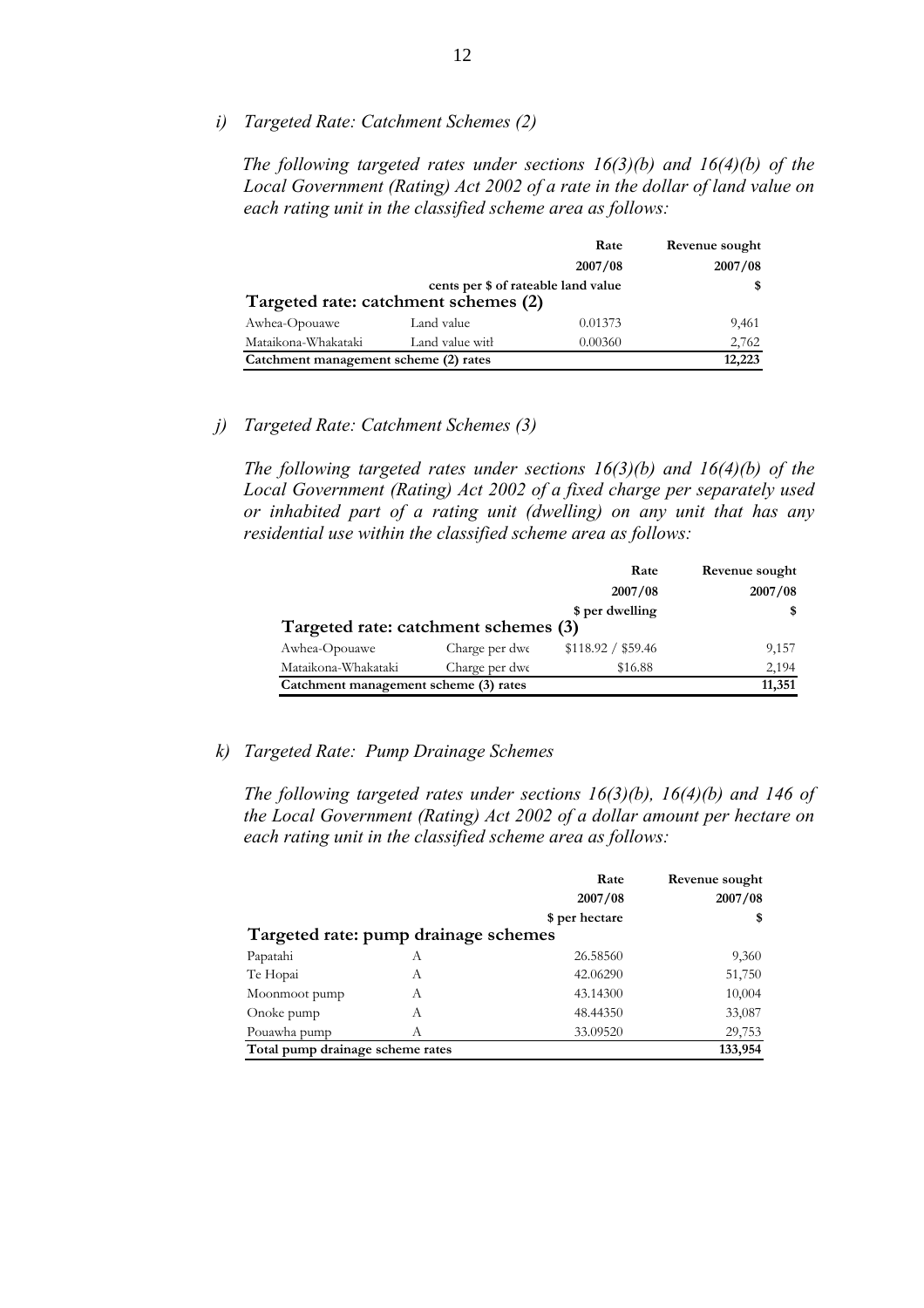*l) Targeted Rate: Gravity Drainage Schemes* 

*The following targeted rates under sections 16(3)(b), 16(4)(b) and 146 of the Local Government (Rating) Act 2002 of a dollar amount per hectare on each rating unit in the classified scheme area as follows:* 

|                                     |                                         | Rate           | Revenue sought |
|-------------------------------------|-----------------------------------------|----------------|----------------|
|                                     |                                         | 2007/08        | 2007/08        |
|                                     |                                         | \$ per hectare | \$             |
|                                     | Targeted rate: gravity drainage schemes |                |                |
| Okawa                               | А                                       | 0.00000        | $\theta$       |
| Taumata                             | A                                       | 6.79620        | 1,965          |
| East Pukio                          | A                                       | 29.26410       | 3,375          |
| Longbush                            | A                                       | 8.38940        | 1,830          |
|                                     | B                                       | 4.19470        | 542            |
| Otahoua                             | A                                       | 0.00000        | $\Omega$       |
| Te Whiti                            | A                                       | 4.29050        | 583            |
| Ahikouka                            | $\overline{A}$                          | 29.10730       | 3,266          |
| <b>Battersea</b>                    | А                                       | 16.41820       | 2,757          |
|                                     | B                                       | 13.59350       | 2,522          |
|                                     | C                                       | 10.59240       | 3,301          |
|                                     | D                                       | 6.35540        | 977            |
|                                     | E                                       | 5.47270        | 1,115          |
|                                     | F                                       | 5.29620        | 397            |
| Manaia                              | A                                       | 0.00000        | $\theta$       |
| Whakawiriwiri                       | A                                       | 14.92510       | 9,308          |
| Total gravity drainage scheme rates |                                         |                | 31,938         |

#### *m) Targeted Rate: Te Whiti Stopbank*

*The following differential targeted rates are set under section 16(3)(b) and section 16(4)(b) of the Local Government (Rating) Act 2002 of a dollar amount per hectare on each rating unit in the classified scheme area as follows:* 

|                               |                                  | Rate           | Revenue sought |
|-------------------------------|----------------------------------|----------------|----------------|
|                               |                                  | 2007/08        | 2007/08        |
|                               |                                  | \$ per hectare | \$             |
|                               | Targeted rate: Te Whiti stopbank |                |                |
| Te Whiti                      | А                                | 84.77330       | 2,314          |
|                               | В                                | 70.64450       | 12,881         |
|                               | C                                | 56.51560       | 1,914          |
|                               | SА                               | 706.44450      | 141            |
|                               | SВ                               | 847.73340      | 424            |
| Total Te Whiti stopbank rates |                                  |                | 17,674         |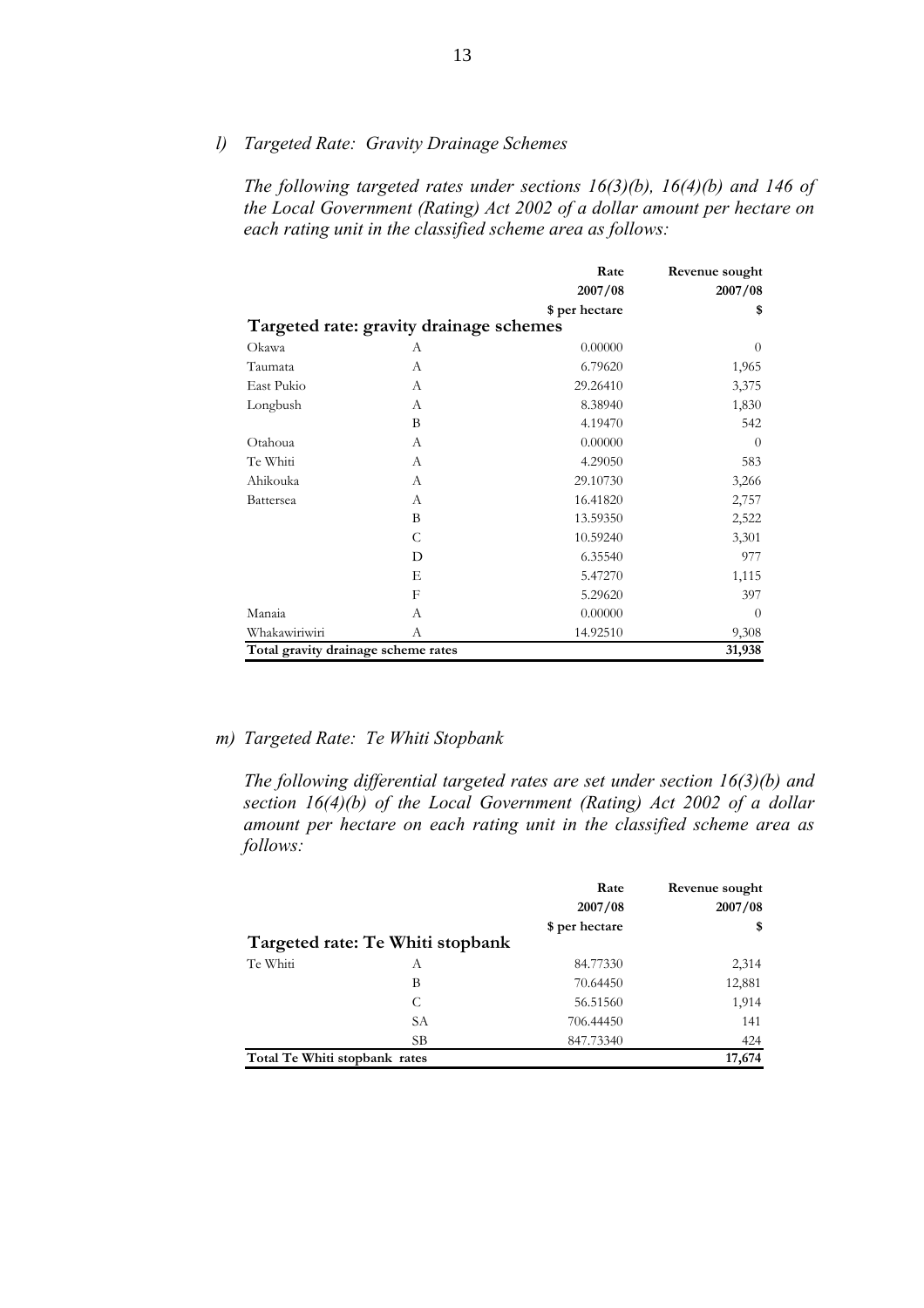- *(2) That the Wellington Regional Council adopts the instalment dates outlined below and pursuant to sections 57 and 58 of the Local Government (Rating) Act 2002 and authorises the penalties outlined below:* 
	- *a) All rating units within Wellington City*

#### *Instalment penalty*

*Under section 57 and 58(1)(a) of the Local Government (Rating) Act 2002, a 10% penalty will be added to any portion of the current instalment that remains unpaid after the due date as shown in the table below:* 

|    | Instalme Due Date  | <b>Penalty Date</b> |
|----|--------------------|---------------------|
| nt |                    |                     |
|    | 1 September 2007   | 2 September 2007    |
|    | 1 December 2007    | 2 December 2007     |
|    | 1 March 2008       | 2 March 2008        |
|    | <i>1 June 2008</i> | 2 June 2008         |

#### *Additional arrears penalty*

 *Under section 57 and 58(1)(b) of the Local Government (Rating) Act 2002, an additional 10% penalty will be added on:* 

*1 October 2007 1 April 2008 to any rates remaining unpaid from previous financial years.* 

*b) All rating units within Lower Hutt City* 

#### *Instalment penalty*

*Under section 57 and 58(1)(a) of the Local Government (Rating) Act 2002, a 10% penalty will be added to any portion of the current instalment that remains unpaid after the due date as shown in the table below.* 

| Instalment    | Due Date         | <b>Penalty Date</b> |
|---------------|------------------|---------------------|
|               | 20 August 2007   | 21 August 2007      |
|               | 20 October 2007  | 21 October 2007     |
| $\mathcal{R}$ | 20 December 2007 | 21 December 2007    |
|               | 20 February 2008 | 21 February 2008    |
|               | 20 April 2008    | 21 April 2008       |
|               | 20 June 2008     | 21 June 2008        |

#### *Additional arrears penalty*

*Under section 57 and 58(1)(b) of the Local Government (Rating) Act 2002, an additional 10% penalty will be added on: 20 October 2007 20 April 2008 to any rates remaining unpaid from previous financial years.*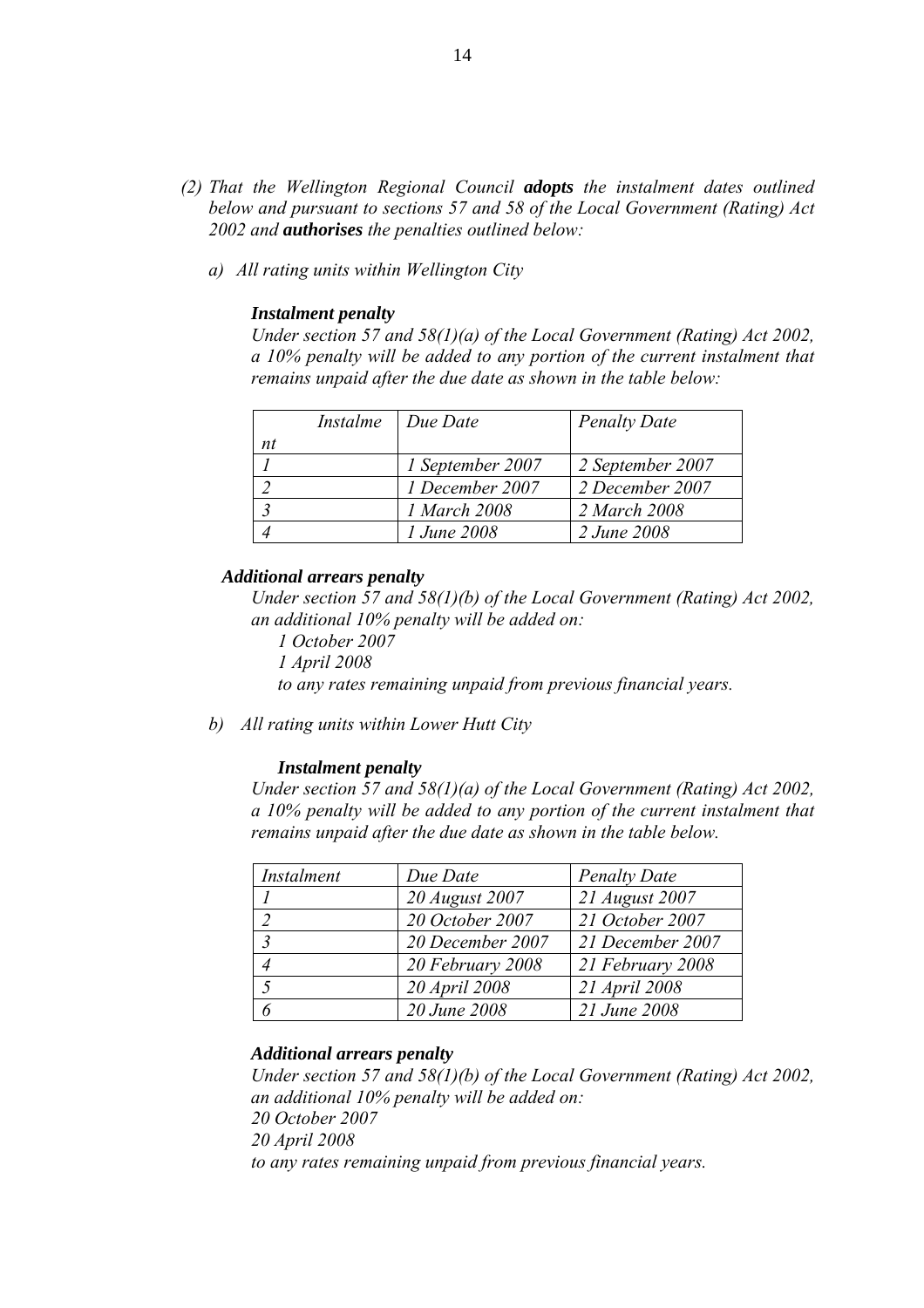```
c) All rating units within Upper Hutt City
```
#### *Instalment penalty*

*Under section 57 and 58(1)(a) of the Local Government (Rating) Act 2002, a 10% penalty will be added to any portion of the current instalment that remains unpaid after the due date as shown in the table below:* 

| Cycle One      | Due Date         | <b>Penalty Date</b>           |
|----------------|------------------|-------------------------------|
| Instalment     |                  |                               |
|                | 31 August 2007   | 1 September 2007              |
|                | 31 October 2007  | 1 November 2007               |
| $\overline{3}$ | 15 January 2008  | <i><b>16 January 2008</b></i> |
|                | 29 February 2008 | 1 March 2008                  |
|                | 30 April 2008    | 1 May 2008                    |

| Cycle Two         | Due Date          | <b>Penalty Date</b> |
|-------------------|-------------------|---------------------|
| <b>Instalment</b> |                   |                     |
|                   | 30 September 2007 | 1 October 2007      |
|                   | 30 November 2007  | 1 December 2007     |
|                   | 31 January 2008   | 1 February 2008     |
|                   | 31 March 2008     | 1 April 2008        |
|                   | 31 May 2008       | 1 June 2008         |

### *Additional arrears penalty*

*Under section 57 and 58(1)(b) of the Local Government (Rating) Act 2002, an additional 10% penalty will be added on: 9 July 2007 9 January 2008 to any rates remaining unpaid from previous financial years.* 

*d) All rating units within Porirua City* 

#### *Instalment penalty*

*Under section 57 and 58(1)(a) of the Local Government (Rating) Act 2002, a 10% penalty will be added to any portion of the current instalment that remains unpaid after the due date as shown in the table below:* 

| Instalment | Due Date          | <b>Penalty Date</b> |
|------------|-------------------|---------------------|
|            | 19 September 2007 | 20 September 2007   |
|            | 21 November 2007  | 22 November 2007    |
|            | 23 January 2008   | 24 January 2008     |
|            | 19 March 2008     | 20 March 2008       |
|            | 21 May 2008       | 22 May 2008         |

#### *Additional arrears penalty*

*Under section 57 and 58(1)(b) of the Local Government (Rating) Act 2002, an additional 10% penalty will be added on: 20 September 2007*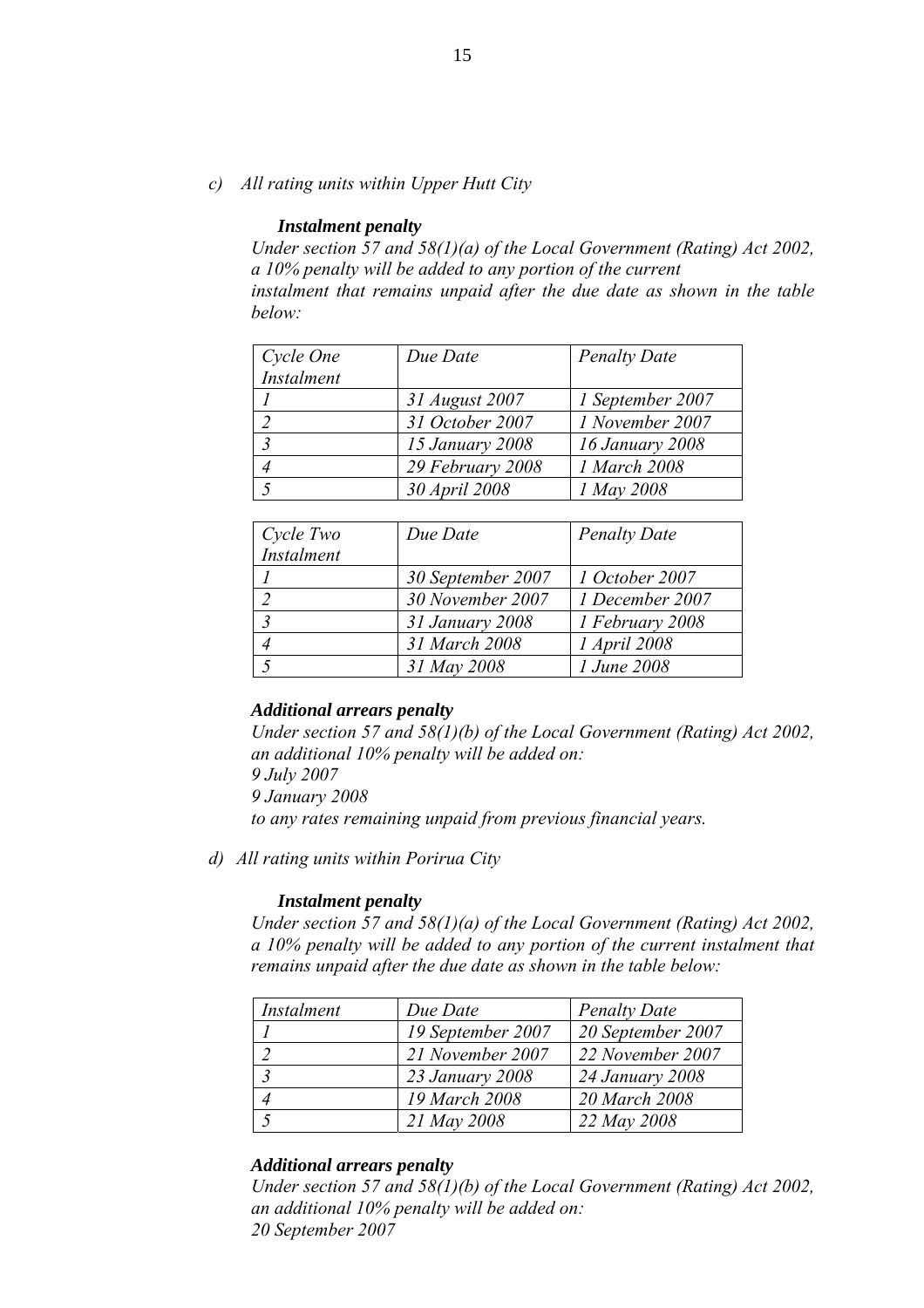*to any rates remaining unpaid from previous financial years.* 

*e) All rating units within Kapiti Coast District* 

#### *Instalment penalty*

*Under section 57 and 58(1)(a) of the Local Government (Rating) Act 2002, a 10% penalty will be added to any portion of the current instalment that remains unpaid after the due date as shown in the table below:* 

| Instalment | Due Date         | <b>Penalty Date</b> |
|------------|------------------|---------------------|
|            | 6 September 2007 | 7 September 2007    |
|            | 3 December 2007  | 4 December 2007     |
|            | 3 March 2008     | 4 March 2008        |
|            | 3 June 2008      | 4 June 2008         |

## *Additional arrears penalty*

*Under section 57 and 58(1)(b) of the Local Government (Rating) Act 2002, an additional 10% penalty will be added on: 9 July 2007 to any rates remaining unpaid from previous financial years.* 

*f) All rating units within Masterton District* 

#### *Instalment penalty*

*Under section 57 and 58(1)(a) of the Local Government (Rating) Act 2002, a 10% penalty will be added to any portion of the current instalment that remains unpaid after the due date as shown in the table below:* 

|    | Instalme | $Due$ Date       | <b>Penalty Date</b> |
|----|----------|------------------|---------------------|
| nt |          |                  |                     |
|    |          | 20 August 2007   | 21 August 2007      |
|    |          | 20 November 2007 | 21 November 2007    |
|    |          | 20 February 2008 | 21 February 2008    |
|    |          | 20 May 2008      | 21 May 2008         |

### *Additional arrears penalty*

*Under section 57 and 58(1)(b) of the Local Government (Rating) Act 2002, an additional 10% penalty will be added on:* 

*7 July 2007 to any rates remaining unpaid from previous financial years.*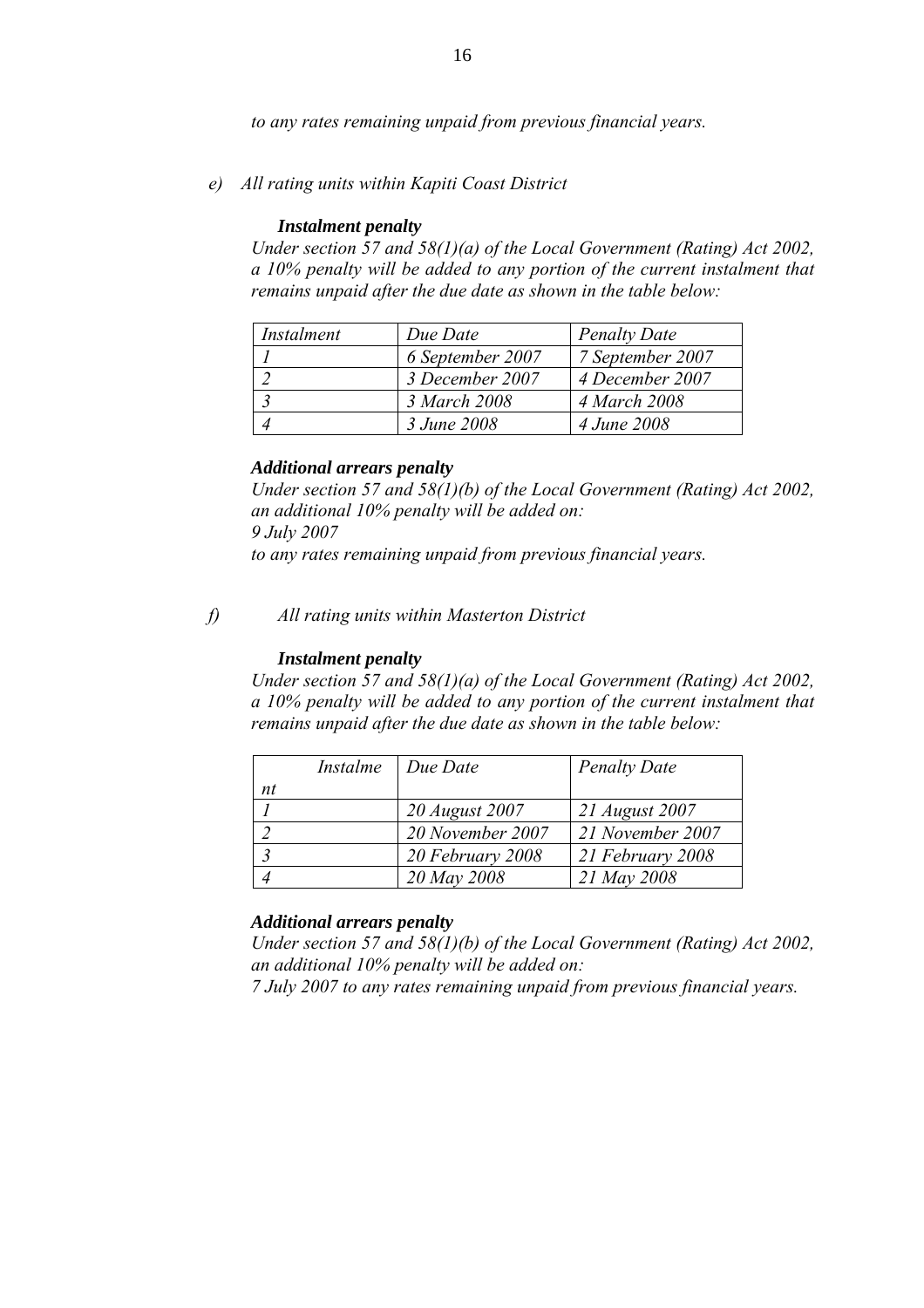*g) All rating units within Carterton District* 

#### *Instalment penalty*

*Under section 57 and 58(1)(a) of the Local Government (Rating) Act 2002, a 10% penalty will be added to any portion of the current instalment that remains unpaid after the due date as shown in the table below:* 

| Instalment | Due Date         | <b>Penalty Date</b> |
|------------|------------------|---------------------|
|            | 20 August 2007   | 21 August 2007      |
|            | 20 November 2007 | 21 November 2007    |
|            | 20 February 2008 | 21 February 2008    |
|            | 20 May 2008      | 21 May 2008         |

## *Additional arrears penalty*

*Under section 57 and 58(1)(b) of the Local Government (Rating) Act 2002, an additional 10% penalty will be added on: 9 July 2007 to any rates remaining unpaid from previous financial years.* 

*h) All rating units within South Wairarapa District* 

### *Instalment penalty*

*Under section 57 and 58(1)(a) of the Local Government (Rating) Act 2002, a 10% penalty will be added to any portion of the current instalment that remains unpaid after the due date as shown in the table below:* 

| Instalment | Due Date         | <b>Penalty Date</b> |
|------------|------------------|---------------------|
|            | 20 August 2007   | 21 August 2007      |
|            | 20 November 2007 | 21 November 2007    |
|            | 20 February 2008 | 21 February 2008    |
|            | 20 May 2008      | 21 May 2008         |

### *Additional arrears penalty*

*Under section 57 and 58(1)(b) of the Local Government (Rating) Act 2002, an additional 10% penalty will be added on:* 

*11 July 2007* 

*11 January 2008*

*to any rates remaining unpaid from previous financial years.*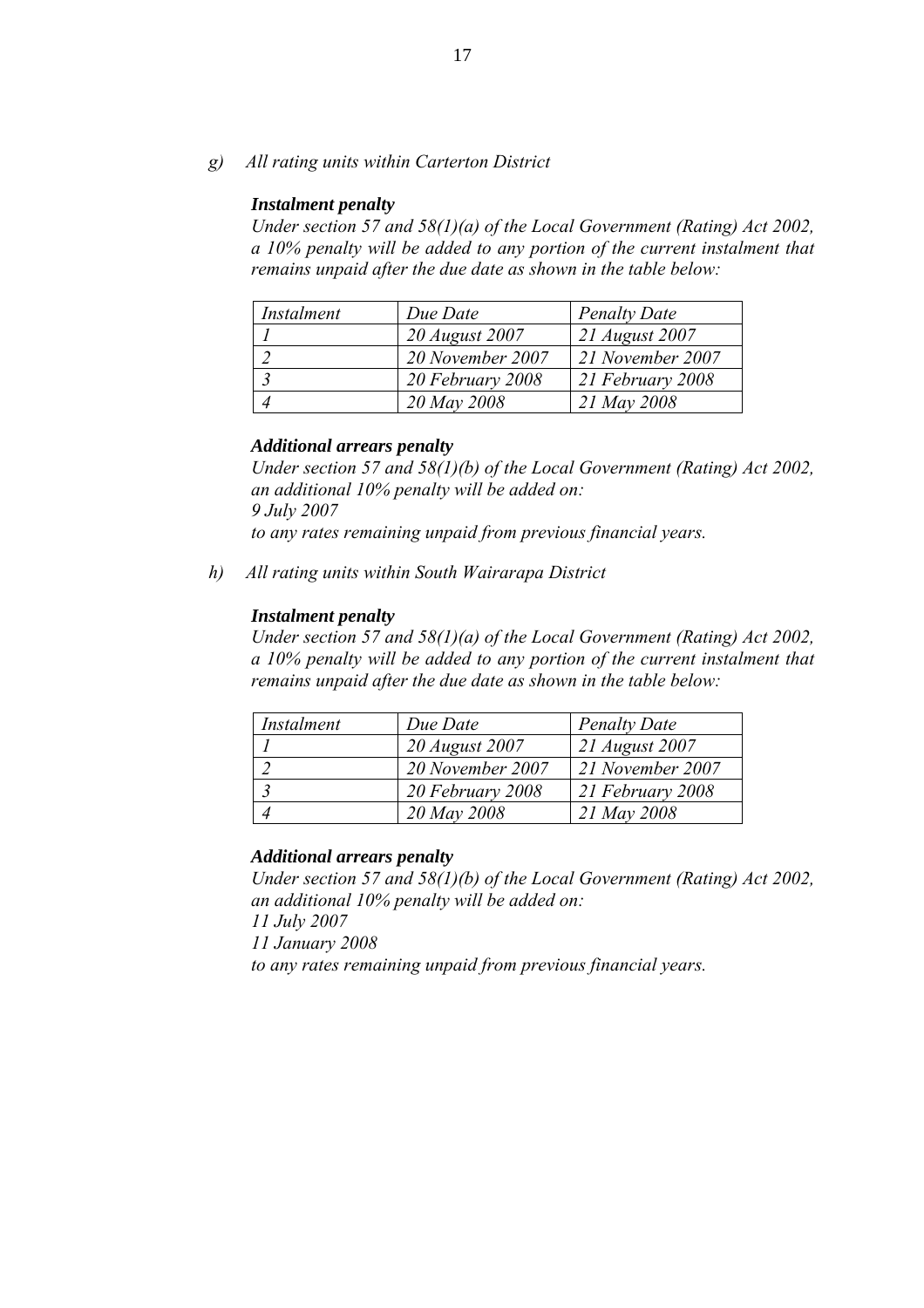*i) All rating units within that part of Tararua District falling within the Wellington Region.* 

# *Instalment penalty*

*Under section 57 and 58(1)(a) of the Local Government (Rating) Act 2002, a 10% penalty will be added to any portion of the current instalment that remains unpaid after the due date as shown in the table below:* 

| Instalment | Due Date        | <b>Penalty Date</b> |
|------------|-----------------|---------------------|
|            | 31 October 2007 | 1 November 2007     |

#### *Additional arrears penalty*

*Under section 57 and 58(1)(b) of the Local Government (Rating) Act 2002, an additional 10% penalty will be added on: 11 July 2007 to any rates remaining unpaid from previous financial years.* 

*(3) That the Wellington Regional Council requests officers to send a copy of these resolutions to all territorial authorities acting as our agents for rates collection and to the Secretary of Local Government.* 

#### 339. **Changes to Constitution of Regional EDA Limited**

**Report 07.432 File: WRS/08/01/06** 

 *Resolved (Cr Baber/Cr McDavitt)*

 *That Council* 

- *(1) Receives the report.*
- *(2) Notes the content of the report.*
- *(3) Approves the changes to the constitution of REDA as follows:* 
	- *(i) in respect of clauses (a) and (b) increase the threshold from 20% to 50%.*
	- *(ii) delete clause (c)*